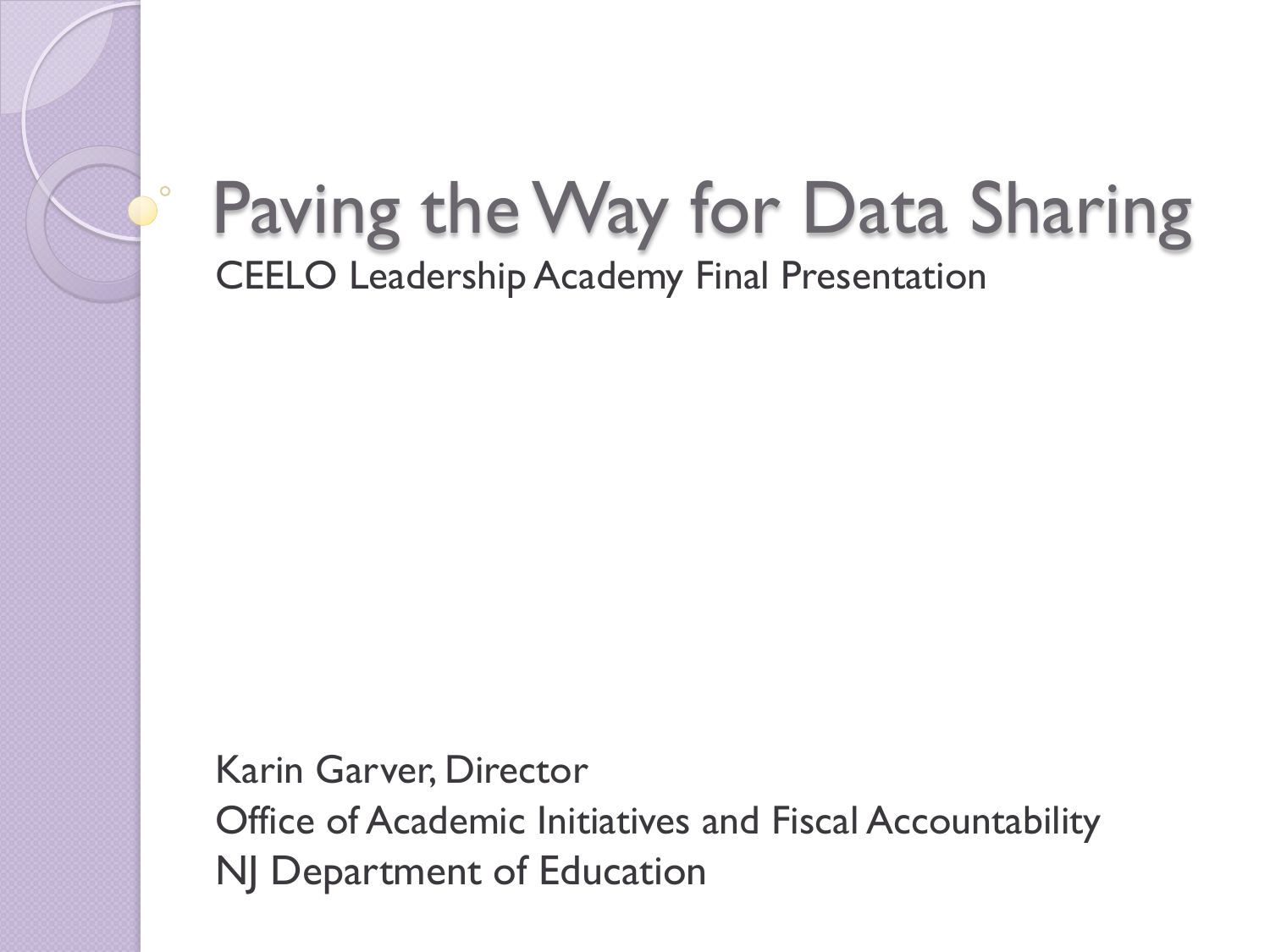# Approach for Data Sharing

- Set Expectations for NJ-EASEL
	- Kick-off meeting
	- Governance structure
- **Engage NJ-EASEL Stakeholders** 
	- Seek out biggest critics
	- Encourage the hard questions
	- Share leadership within and across agencies
	- Involve lawyers early in the process
- Participate in governance for other projects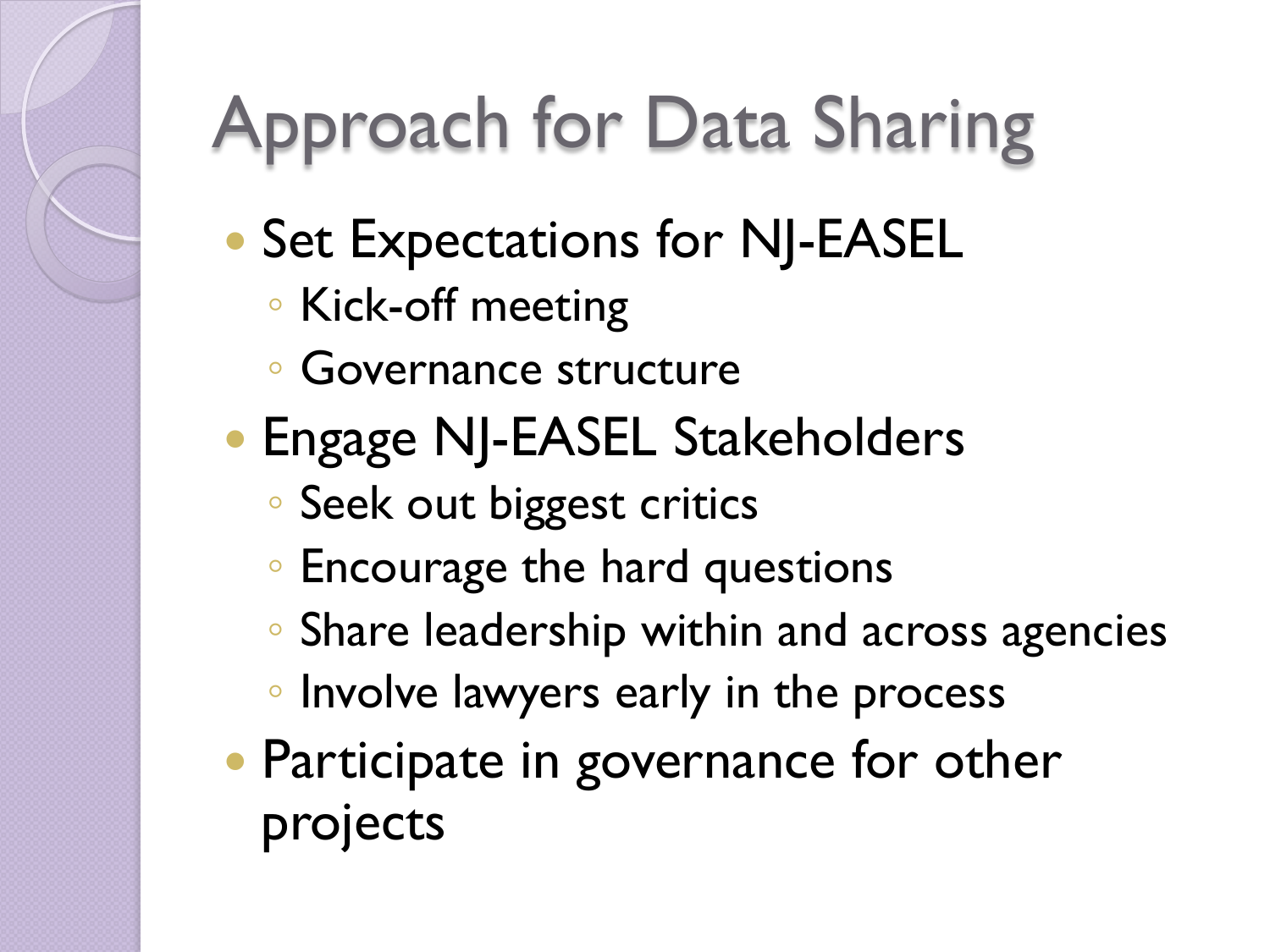#### Major NJ-EASEL Accomplishments

- **Communications** 
	- One-pager/NJ-EASEL Rainbow
	- Kick-off meeting
	- SharePoint Site
- Governance Structure
	- Project Charter
		- Set the goal of NJ-EASEL
	- Project Management Plan
		- Our "going in approach"
	- Data Governance Plan
		- Roles and responsibilities for all groups
		- Meeting structure/Membership
		- Plan for risks, issues, and disagreements
- **Drafted Data Security Agreement**
- Drafted Data Sharing Agreement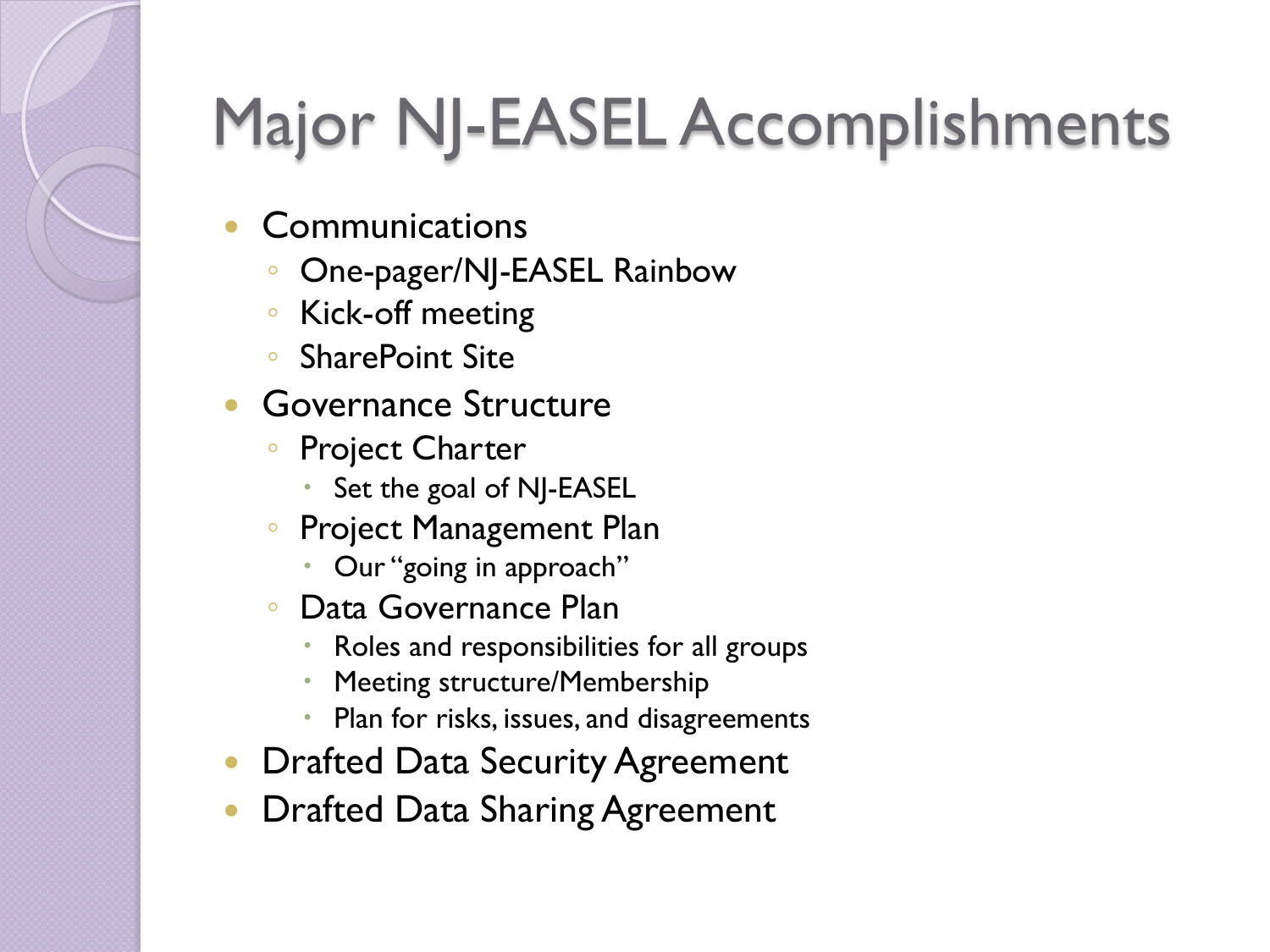# Measure of Accomplishments

- What we can "Count"
	- People engaged in this work
		- Increased from 12 to 57
	- Major documentation
		- 3 of 5 major documents finalized and signed
		- Final 2 documents drafted and partially vetted
	- Joint Application Development (JAD) sessions
		- 6 of 8 completed (DOH, DHS, DCF)
- What we can "See"
	- Policy & Data Governance Council Meeting schedule
	- Drafted documentation
		- Data Security Agreement
		- Data Sharing Agreement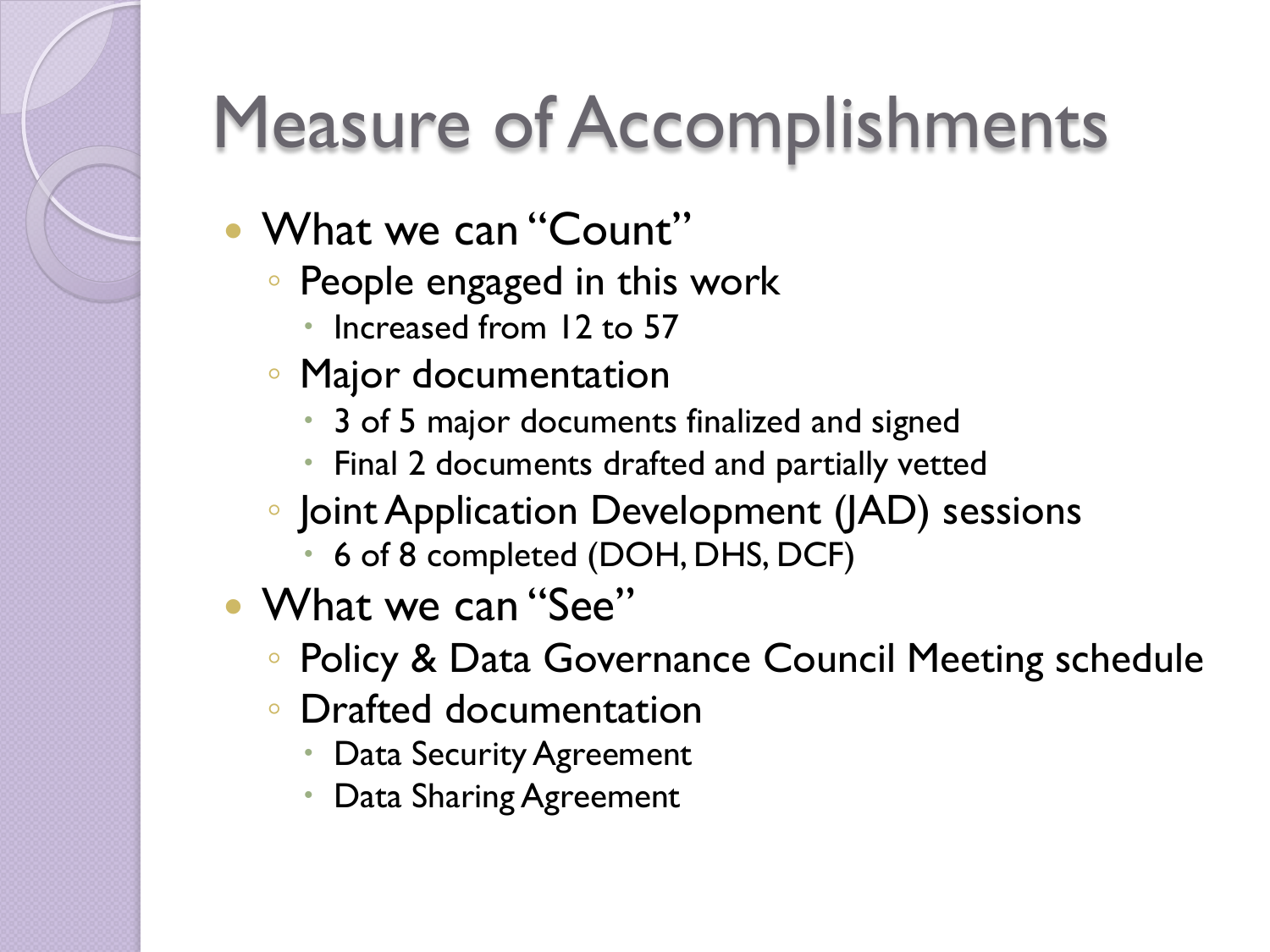### Leadership Skills: Strengths and Weaknesses

- Skills I Tried to Engage
	- Mental models
		- Anticipating the concerns of others
	- Shared Ownership
		- Showing other agencies how NJ-EASEL benefits everyone
	- Systems thinking
		- Connections within and between systems
		- Small actions/changes that can leverage desired effect
- Skills That Still Need Work
	- Results-based accountability
		- Finding opportunities to measure impact/outcomes
		- More intentional measurement (not after the fact)
	- Journaling/Finding time to reflect